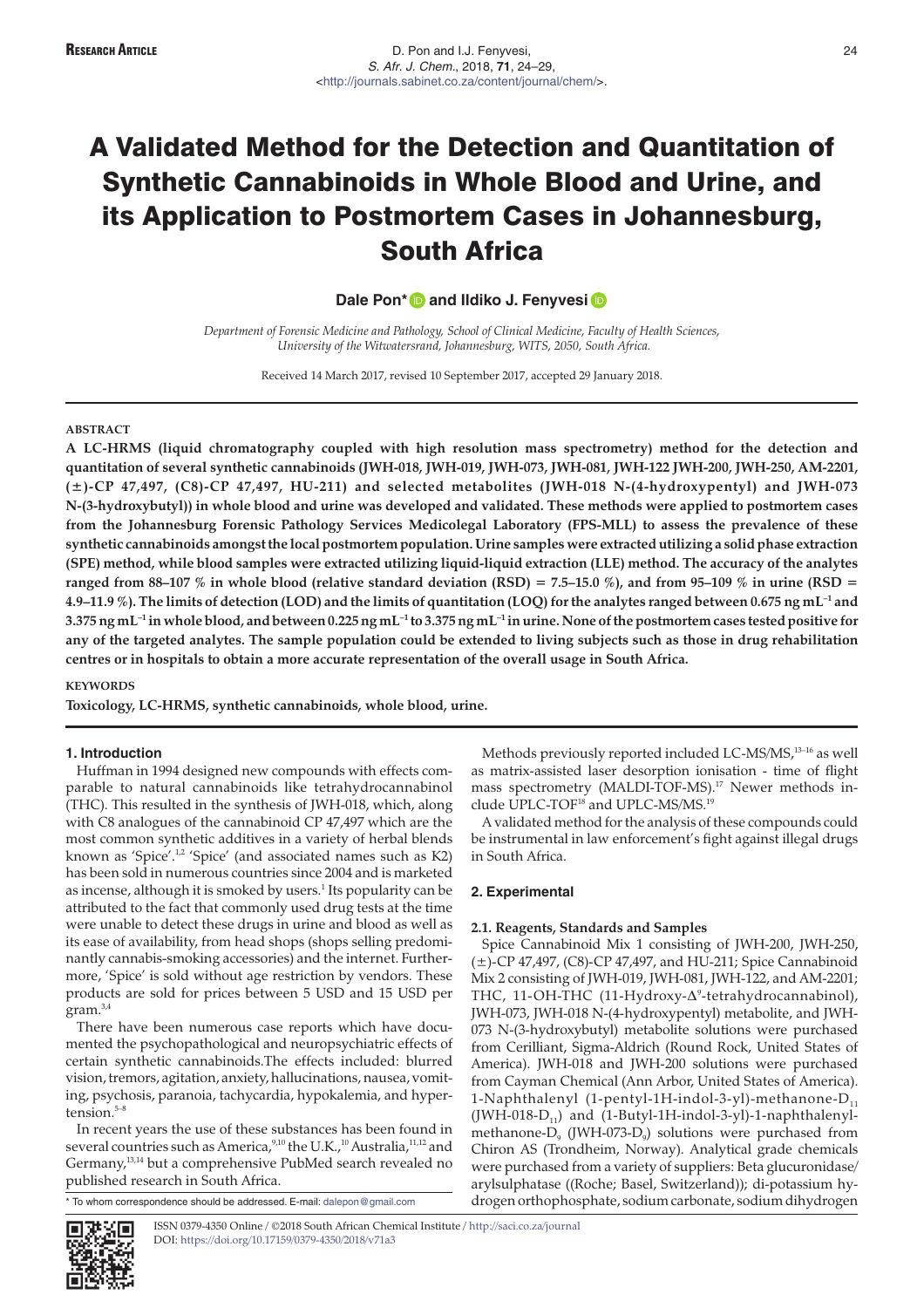# RESEARCH ARTICLE **ARTICLE D. Pon and I.J. Fenyvesi**, **D. Pon and I.J. Fenyvesi**, **25** S. Afr. J. Chem., 2018, **71**, 24–29, [<http://journals.sabinet.co.za/content/journal/chem/](http://journals.sabinet.co.za/content/journal/chem/)>.

orthophosphate, and sodium hydroxide (Associated Chemical Enterprises, ACE; Johannesburg, South Africa); HPLC-grade acetonitrile, methanol (Honeywell Burdick and Jackson; Muskegon, U.S.A.); HPLC-grade 1-chlorobutane (Minema; Johannesburg, South Africa); ethanol (Radchem; Johannesburg, South Africa); dichloromethane, (RCI Labscan; Bangkok, Thailand); and 1-chlorobutane, formic acid, and sodium acetate (Sigma-Aldrich; Round Rock, U.S.A.). Double deionized water from a Siemens LaboStar evoqua water purifier was used for this research.

A combined synthetic cannabinoids spiking solution was prepared in methanol containing  $1 \mu g$  mL<sup>-1</sup> of each of the standards and was stored at –20 °C. Calibration and Quality Control standards (QCs) were prepared by spiking blank urine and whole blood from known drug-free volunteers at the following concentrations; urine calibration standards:  $0.0225$  ng mL<sup>-1</sup>, 0.225 ng mL<sup>-1</sup>, 1.125 ng mL<sup>-1</sup>, 2.25 ng mL<sup>-1</sup>, 3.375 ng mL<sup>-1</sup>, 4.5 ng mL<sup>-1</sup>, and 6.75 ng mL<sup>-1</sup>; urine QCs: High (4.5 ng mL<sup>-1</sup>), Medium (1.125 ng mL<sup>-1</sup>), and Low (0.1125 ng mL<sup>-1</sup>); blood calibration standards: 0.0675 ng mL–1, 0.675 ng mL–1, 3.375 ng mL–1, 6.75 ng mL<sup>-1</sup>, 10.125 ng mL<sup>-1</sup>, 13.5 ng mL<sup>-1</sup>, and 20.25 ng mL<sup>-1</sup>; blood QCs: High (13.5 ng mL<sup>-1</sup>), Medium (3.375 ng mL<sup>-1</sup>), and Low  $(0.3375 \text{ ng } \text{mL}^{-1})$ .

A combined internal standard solution was prepared in methanol containing 1-naphthalenyl (1-pentyl-1H-indol-3-yl) methanone- $D_{11}$  (JWH-018- $D_{11}$ ) and (1-butyl-1H-indol-3-yl)-1naphthalenyl-methanone-D<sub>9</sub> (JWH-073-D<sub>9</sub>) at 30 ng mL<sup>-1</sup>.

Samples were collected at the FPS-MLL (Johannesburg, South Africa) between July 2014 and December 2014. Samples were obtained during routine medico-legal autopsies, where dissection and assessment of the body would be conducted for the purposes of establishing with greater certainty the cause and circumstance of death as per the South African Inquests Act 58 of 1959, Section 2.20

The population comprised all cases of unnatural deaths fulfilling the study's acceptance criteria received at the FPS-MLL Johannesburg, which services the Johannesburg metropolitan area, over the 5-month period.

Urine (approximately 5–10 mL) ( $n = 85$ ) was obtained, where available by puncturing the bladder using a syringe and needle. Blood (approximately 5 mL) ( $n = 126$ ) was obtained using a syringe and needle from an incision made at the inner femoral region, and if this was unsuccessful, it was obtained from the upper subclavian region.

#### **2.2. Sample Preparation**

Samples were analysed at the Laboratory of the National Horseracing Authority of Southern Africa situated at the Turffontein Racecourse.

The extraction procedure (adapted from that used routinely at the Laboratory of the National Horseracing Authority of Southern Africa) required 3 mL of urine sample, calibration standard (urine calibration standards:  $0.0225$  ng mL<sup>-1</sup>,  $0.225$  ng mL<sup>-1</sup>, 1.125 ng/mL, 2.25 ng mL<sup>-1</sup>, 3.375 ng mL<sup>-1</sup>, 4.5 ng mL<sup>-1</sup>, and 6.75 ng mL<sup>-1</sup>; blood calibration standards: 0.0675 ng mL<sup>-1</sup>, 0.675 ng mL–1, 3.375 ng mL–1, 6.75 ng mL–1, 10.125 ng mL–1, 13.5 ng mL $^{-1}$ , and 20.25 ng mL $^{-1}$ ) and QC (urine QCs: High  $(4.5 \text{ ng} \text{ mL}^{-1})$ , Medium  $(1.125 \text{ ng} \text{ mL}^{-1})$ , and Low  $(0.1125 \text{ ng} \text{ mL}^{-1})$ ; blood QCs: High (13.5 ng mL<sup>-1</sup>), Medium (3.375 ng mL<sup>-1</sup>), and Low  $(0.3375 \text{ ng } \text{mL}^{-1})$ ) to be transferred into separate 50 mL glass tubes. Sodium acetate buffer (3 mL of 2 M solution at pH 5.5) and  $20 \mu$ L of beta glucuronidase/arylsulphatase solution was added to each sample and left to hydrolyse overnight in a water bath at 37 °C. This was followed by the addition of  $160 \mu$ L of 5 M aqueous

sodium hydroxide and 3 mL of 0.25 M phosphate buffer (pH 8). Samples were vortexed and left to stand for 30 min to reach room temperature, after which  $100 \mu L$  of the combined internal standard solution was added and the samples were centrifuged for 20 min at approximately 3000  $g$ . Samples were applied to  $C_{18}$  SPE cartridges conditioned with 2 mL MeOH followed by 2 mL double deionized water. The columns were eluted with 8 mL dichloromethane:ethanol (96:4), and the eluant subsequently dried under nitrogen gas at 40 °C (5–10 psi), followed by reconstitution in  $100 \mu L$  methanol.

The method for the analysis of whole blood was based on a previously developed LLE method.<sup>21</sup> Extraction was conducted by adding 1 mL of sample, 2 mL of sodium carbonate buffer ( $pH$  9.0),  $50 \mu L$  internal standard solution (30 ng mL<sup>-1</sup>), and 10 mL of 1-chlorobutane: isopropanol (90:10) to a tube. The contents of the tube was mixed, and centrifuged for 15 min at 3000 g. The tube was frozen in a dry ice bath and the organic layer transferred to a new glass tube. The organic layer was evaporated to dryness under nitrogen gas and reconstituted in 100  $\mu$ L methanol.

## **2.3. Instrumentation and Method**

Compounds were separated using an Agilent 1260 Infinity HPLC system with a Waters XSelect CSH C<sub>18</sub>, 150  $\times$  2 mm (5  $\mu$ m) column (purchased from Waters; Milford, U.S.A.). Mobile phase consisted of a gradient of water to acetonitrile, both containing 5 mM ammonium acetate buffer and 0.1 % formic acid. The linear gradient at 0.3 mL min<sup>-1</sup> started at 2 min from 2  $\%$  to 98  $\%$ acetonitrile at 20 min, held at 98 % until 26 min, followed by a return to the initial conditions at 28 min. The detector was a Thermo Fisher Q Exactive Orbitrap High Resolution Mass Spectrometer controlled by XCalibur software set at a scan range of 110–700 *m/z*, resolution of 70 000, AGC target balanced, and a maximum injection time of 500 ms. A heated electrospray (HESI-II) ion source was employed using scan to scan positive to negative ion switching.

#### **2.4. Validation**

This method was evaluated in urine and whole blood for the drugs and metabolites listed in Table 1. Deuterated internal standards were used to compensate for the loss of analyte during sample preparation. The validation was performed in accordance with the guidelines prescribed by SANAS TG 41-01.<sup>22</sup>

Analytical parameters investigated included selectivity, linearity, limit of detection (LOD), limit of quantitation (LOQ), accuracy, precision, recovery, matrix effects, and stability. Seven calibration standards (two replicates per batch) (urine range: 0.0225–6.75 ng mL<sup>-1</sup>; blood range: 0.0675–20.25 ng mL<sup>-1</sup>) were prepared (in pooled negative urine and whole blood from volunteers) and analysed on four different days for urine and three different days for whole blood. Three QCs (three replicates) were included in each batch.

To assess the selectivity of the method the following criteria were used to process the data: retention time variance  $\leq 0.3$  min and accurate mass deviation  $\leq 5$  ppm was used to check for co-eluting or closely eluting compounds within the same accurate mass range.

Blank samples from five individual non-drug users were analysed with the first batch to check for co-eluting matrix peaks that could give rise to false positive results.

Linearity was assessed using calibration standards over the range:  $0.0225$  ng mL<sup>-1</sup> to 6.75 ng mL<sup>-1</sup> for urine, and  $0.0675$  ng mL<sup>-1</sup> to 20.25 ng mL<sup>-1</sup> for whole blood.

The criteria (based on those used by the Laboratory of the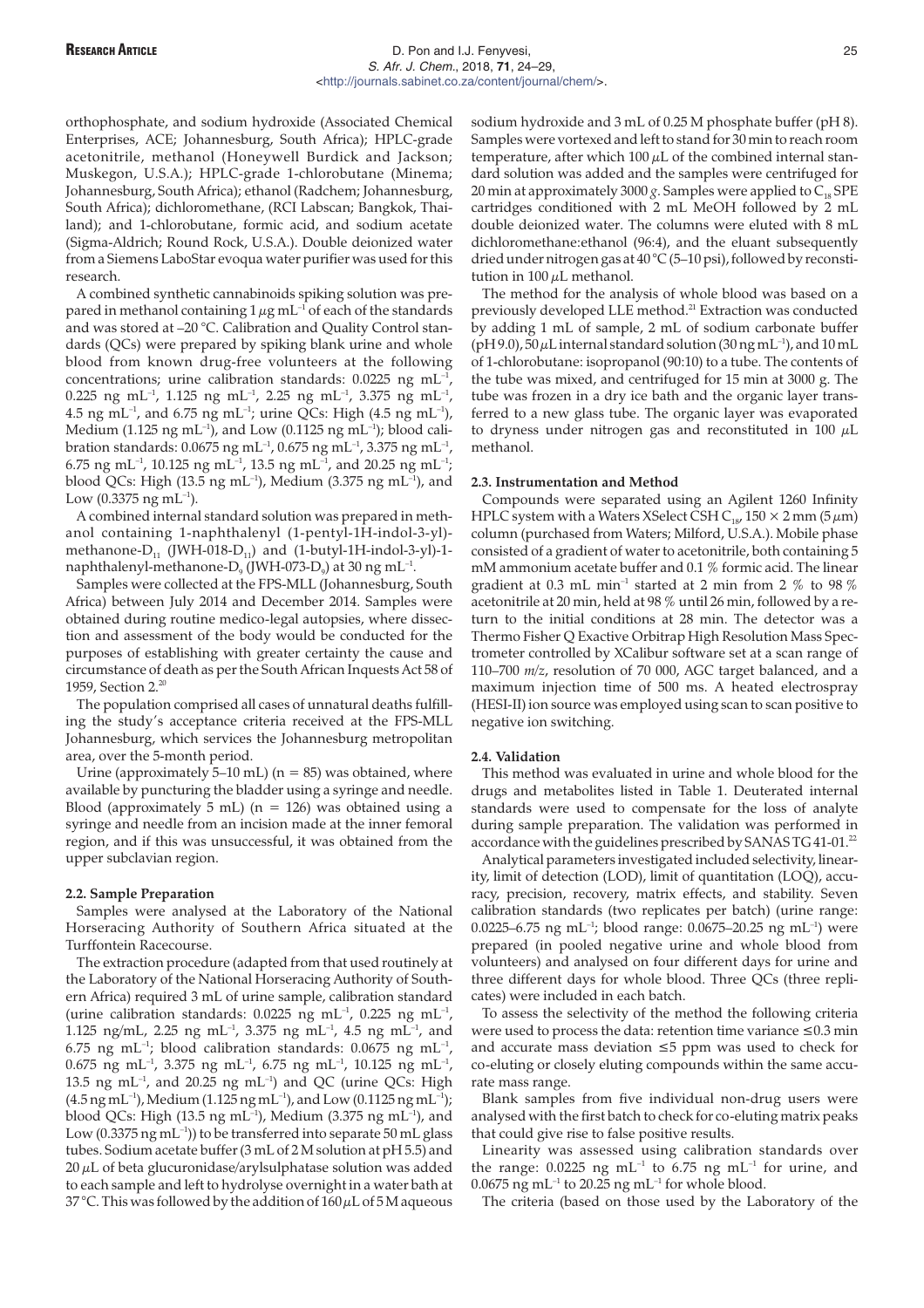# **RESEARCH ARTICLE** 26 S. Afr. J. Chem., 2018, **71**, 24–29, [<http://journals.sabinet.co.za/content/journal/chem/](http://journals.sabinet.co.za/content/journal/chem/)>.

## **Table 1** Validation results.

|                                           | Ionization<br>mode | Accurate<br>mass/amu | Whole blood           |             |                                 |                           | Urine                 |             |                                 |                          |
|-------------------------------------------|--------------------|----------------------|-----------------------|-------------|---------------------------------|---------------------------|-----------------------|-------------|---------------------------------|--------------------------|
| Drugs                                     |                    |                      | Retention<br>time/min | $R^2$ value | <b>LOD</b><br>/ $ng \, mL^{-1}$ | LOQ.<br>$/$ ng m $L^{-1}$ | Retention<br>time/min | $R^2$ value | <b>LOD</b><br>$/$ ng m $L^{-1}$ | LOQ.<br>$/ng \, mL^{-1}$ |
| <b>IWH-018</b>                            | Positive           | 342.18463            | 19.38                 | 0.997       | 0.675                           | 0.675                     | 19.47                 | 0.993       | 1.125                           | 1.125                    |
| <b>IWH-019</b>                            | Positive           | 356.20023            | 20.02                 | 0.998       | 0.675                           | 0.675                     | 20.12                 | 0.993       | 1.125                           | 1.125                    |
| <b>IWH-073</b>                            | Positive           | 328.16898            | 18.61                 | 0.994       | 0.675                           | 3.375                     | 18.69                 | 0.996       | 0.225                           | 0.225                    |
| <b>IWH-081</b>                            | Positive           | 372.19507            | 19.65                 | 0.995       | 0.675                           | 0.675                     | 19.75                 | 0.997       | 0.225                           | 0.225                    |
| <b>IWH-122</b>                            | Positive           | 356.20023            | 20.13                 | 0.994       | 0.675                           | 3.375                     | 20.23                 | 0.994       | 1.125                           | 2.250                    |
| <b>IWH-200</b>                            | Positive           | 385.19031            | 12.65                 | 0.972       | 0.675                           | 3.375                     | 12.61                 | 0.994       | 1.125                           | 2.250                    |
| <b>IWH-250</b>                            | Positive           | 336.19513            | 18.37                 | 0.997       | 0.675                           | 0.675                     | 18.45                 | 0.996       | 1.125                           | 1.125                    |
| AM-2201                                   | Positive           | 360.17520            | 17.75                 | 0.989       | 0.675                           | 0.675                     | 17.83                 | 0.992       | 1.125                           | 2.250                    |
| $(\pm)$ -CP 47,497                        | Negative           | 317.24854            | 19.00                 | *           | *                               | $\ast$                    | 19.10                 | *           | *                               | $\ast$                   |
| (C8)-CP 47,497                            | Negative           | 331.26425            | 19.89                 | *           | *                               | $\ast$                    | 19.99                 | *           | *                               | $*$                      |
| HU-211                                    | Positive           | 387.28876            | 20.25                 | 0.996       | 0.675                           | 3.375                     | 20.33                 | 0.992       | 1.125                           | 2.250                    |
| <b>THC</b>                                | Positive           | 315.23151            | 20.86                 | 0.993       | 3.375                           | 3.375                     | 20.97                 | 0.993       | 1.125                           | 2.250                    |
| 11-OH-THC                                 | Positive           | 331.22623            | 17.52                 | 0.995       | 3.375                           | 3.375                     | 17.58                 | 0.991       | 3.375                           | 3.375                    |
| <b>IWH-018 N-4OH</b><br>pentyl metabolite | Positive           | 358.17938            | 15.36                 | 0.991       | 0.675                           | 0.675                     | 15.41                 | 0.993       | 1.125                           | 2.250                    |
| <b>IWH-073 N-3OH</b><br>butyl metabolite  | Positive           | 344.16388            | 15.17                 | 0.994       | 0.675                           | 0.675                     | 15.24                 | 0.997       | 1.125                           | 1.125                    |

\* Indicates results that did not meet the validation criteria.

National Horseracing Authority of Southern Africa for substances below 50 ppb) for acceptance for linearity were an  $R^2$  value  $\geq$  0.970 and a percentage difference of  $\leq$  25 % for calibration standards and QCs. In addition, no more than two points were excluded from each set of standards. Failure to meet these criteria resulted in the validation being rejected for the specific compound.

The LOD was determined as the lowest calibration standard which exhibited an S/N ratio  $\geq$ 3, while the LOQ was determined to be the lowest calibration standard which exhibited an S/N ratio  $>10$ 

Accuracy and precision were calculated using the three replicate results for the High QC on four days for urine and three days for whole blood. Accuracy was represented as the difference of the QC High and the theoretical value, and precision as the standard deviation (SD) and coefficient of variance (CV) of the replicates. Acceptance criteria were values within  $\leq$ 25 % of the theoretical values, % RSD values  $\leq$  15 %, and CV  $\leq$  10.

The matrix effect was not fully investigated in this study but urine and whole blood samples were taken from five drug-free volunteers as blank samples. All calibration standards and QCs were prepared in pooled urine or whole blood, respectively, to eliminate any matrix effects.

In this study long-term stability of urine and blood was assessed by storing spiked QCs for 3 months at 4 °C and at –20 °C, respectively. In addition freeze–thaw stability of the samples was also assessed (i.e. after being frozen for 3 months the samples were thawed and frozen three times on three consecutive days, then analysed). Only QC High results (4.5 ng mL<sup>-1</sup> in urine, and 13.5 ng  $mL^{-1}$  in blood) were used to assess stability.

#### **3. Results and Discussion**

## **3.1. Validation**

No interfering compounds were found in the blank blood or urine samples. All the extracted ion peaks fell within the retention time (0.3 min) and accurate mass (5 ppm) limits.

All of the studied compounds except  $(\pm)$ -CP 47,497 and (C8)-CP 47,497, showed excellent linearity ( $\mathbb{R}^2 \ge 0.970$ ) and met the criteria for validation as can be seen in Table 1. The results suggest that the storage conditions of the spiking solution was

not ideal for compounds  $(\pm)$ -CP 47,497 and (C8)-CP 47,497, as all the other compounds showed good linearity, where the two mentioned compounds resulted in good linearity only on the first day and very poor linearity on subsequent days. In this instance, Ammann *et al.*<sup>21</sup> (who analysed whole blood) also reported several difficulties with these two compounds as well as citing possible matrix effects. These two compounds require negative ionization mode to be detected with LC-MS and showed a lower response possibly indicating a lower ionization efficiency of the ESI source.<sup>21</sup> This implies that detecting these compounds is more challenging and may require a targeted method which isn't ideal for forensic applications where often a general screening method is required initially. Scheidweiler and Huestis<sup>23</sup> investigated CP 47,497-type compounds in urine by LC-MS-MS (liquid chromatography coupled with tandem mass spectrometry), and reported good linearity. In the current study, good recoveries were initially observed for  $(\pm)$ -CP 47,497 and (C8)-CP 47,497 in the first batch (102 and 94 %, respectively), but the concentration declined rapidly in subsequent batches conducted over time to below detection limits. This indicates that these compounds might be unstable during freeze/thaw cycles or that the storage conditions were not optimal (all batched were spiked from the same initial spiking solution which was kept frozen and defrosted every week). Scheidweiler and Huestis<sup>23</sup> only studied stability up to 72 hours, and there does not appear to be any longer term stability studies on these compounds. It is possible that this analytical method could be improved for compounds  $(\pm)$ -CP 47,497 and (C8)-CP 47,497, by preparing fresh spiking solution with each batch, as well as including an additional specific internal standard such as  $(\pm)$ -CP 47,497-d11. This may have implications for forensics application as these compounds may require a specific targeted method such as that developed by Dowling and Regan<sup>24</sup> (a LC-MS-MS method specific for CP 47,497 in human urine).

Both the LODs and the LOQs for the analytes ranged between  $0.675$  ng mL<sup>-1</sup> and 3.375 ng mL<sup>-1</sup> in whole blood, and between  $0.225$  ng mL<sup>-1</sup> to 3.375 ng mL<sup>-1</sup> in urine (seen in Table 1). Seven of the compounds have the same LOD and LOQ values. This is due to the lower calibration standard not fulfilling the criteria of S/N ratio  $\geq$ 3, while the calibration standard above that had an S/N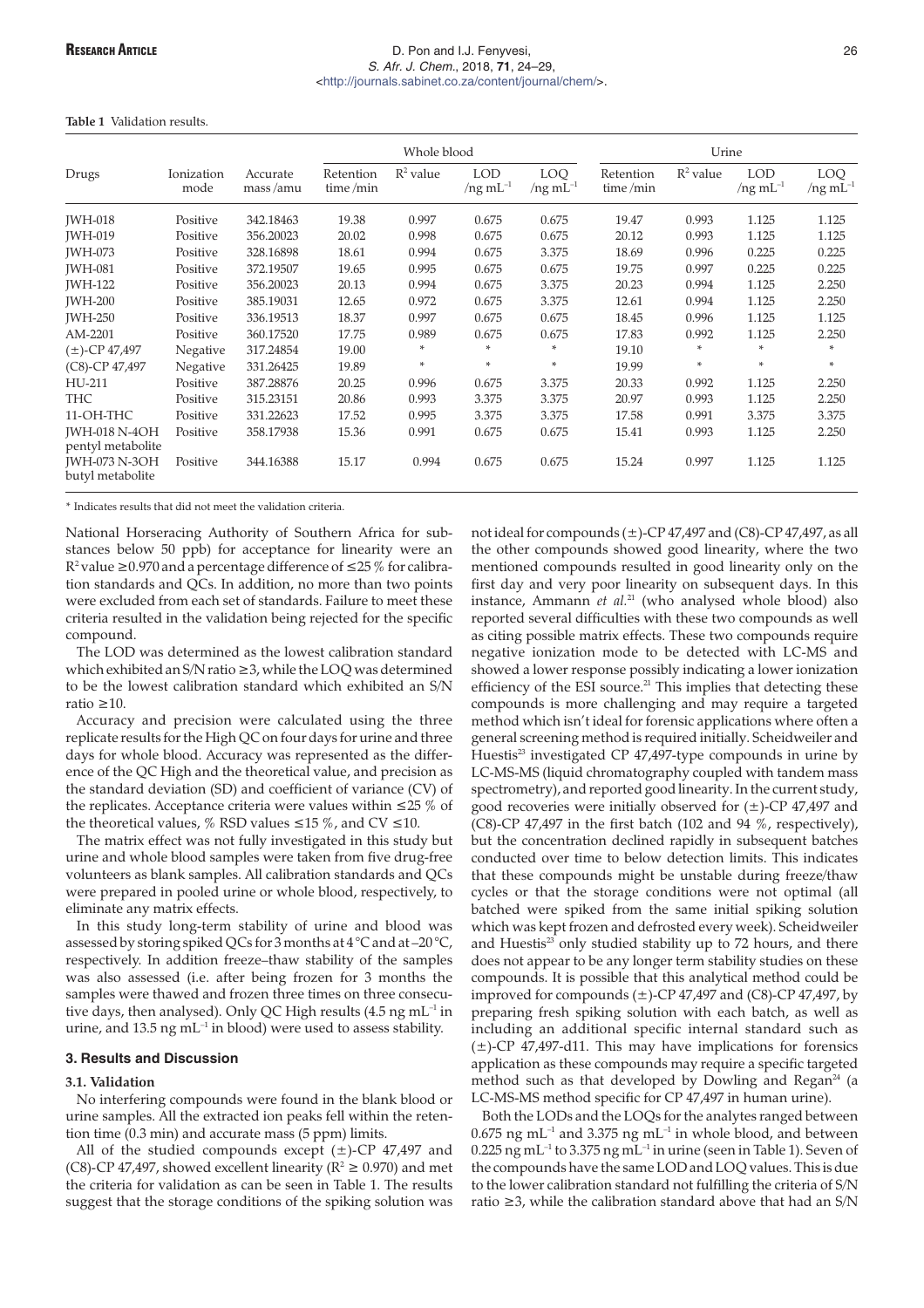# **RESEARCH ARTICLE** 27 S. Afr. J. Chem., 2018, **71**, 24–29, [<http://journals.sabinet.co.za/content/journal/chem/](http://journals.sabinet.co.za/content/journal/chem/)>.

ratio  $\geq$  10 fulfilling both the LOD and LOQ criteria. In reality, the LOD lies somewhere between the lower and higher calibration standard, however no additional calibration standards were prepared in that range and the exact LOD is not quantifiable from this study. In future studies additional calibration standards could be prepared within this range to determine a more accurate LOD.

Kacinko *et al.*<sup>16</sup> determined the LODs for JWH-018, JWH-019, JWH-073, and JWH-250 to be between 0.005 ng  $mL^{-1}$  and 0.020 ng mL<sup>-1</sup> in whole blood and the LOQ to be 0.1 ng mL<sup>-1</sup> (using UPLC-MS-MS), while Holm *et al.*<sup>25</sup> determined the LOD for 13 synthetic cannabinoids (four of which were in common with this project) to be in the 0.1 ng  $mL^{-1}$  to 0.25 ng  $mL^{-1}$  range also in whole blood (using LC-MS-MS). Shanks *et al.*<sup>18</sup> found the LOD for their studied synthetic cannabinoids (JWH-018 and JWH-073) in postmortem whole blood to be 0.01 ng  $mL^{-1}$  with a linear range of 0.05 ng mL<sup>-1</sup> to 50 ng mL<sup>-1</sup>.

The higher LODs and LOQs obtained for whole blood could be attributed to the method used that had already been optimized and validated for various other drugs of abuse. If one was only identifying synthetic cannabinoids the method and its analytical testing parameters could be optimized to achieve lower LODs and LOQs. In the postmortem forensic setting the LODs and LOQs from this study are sufficient as most decedents associated with substances of abuse have levels of the substance that is far greater than the LOQs. The lower LODs and LOQs would be significant when attempting to detect trace amounts. A study conducted on postmortem cases to investigate synthetic cannabinoid use as a cause or contributory cause of death included several cases where the levels of several of the synthetic cannabinoids were below the LOD of this study and would thus not be detected, which would be a significant limitation. Labay *et al.*<sup>26</sup> studied 25 cases, eight of which had a concentration of various synthetic cannabinoids below the LODs of this study, although four of them also contained additional synthetic cannabinoids which would have been detected. Synthetic cannabinoids were not reported as the cause of death in any of the case studies. The authors concluded that the role of synthetic cannabinoids in the cause and manner of death was still not conclusively defined as many of the cases involved alcohol as well as other drugs.

Scheidweiler and Huestis<sup>23</sup> validated a similar LC-MS method for 20 synthetic cannabinoids and 21 metabolites in urine (10 of which were in common with this project) from 0.1  $\mu$ g mL<sup>-1</sup> to 100  $\mu$ g mL<sup>-1</sup> (100 ng mL<sup>-1</sup> to 100000 ng mL<sup>-1</sup>), which is significantly higher than the concentration range in this study. Wohlfarth *et al.* <sup>27</sup> validated a method for nine synthetic cannabinoids and 20 metabolites (eight of which were in common with this study) in urine and determined their LODs in the range of 0.5 ng mL<sup>-1</sup> to 10 ng mL<sup>-1</sup>, which is comparable to the LODs determined in this project (0.225 ng mL<sup>-1</sup>-3.375 ng mL<sup>-1</sup>).

The highest calibration standard for the blood validation was  $20.250$  ng mL<sup>-1</sup> while the highest calibration standard for the urine validation in this study was 6.750 ng mL $^{-1}$ , resulting in any values above this would fall outside the calibration range of this study. Thus a much larger error would be associated with these values making the method semi-quantitative.

The accuracy of the analytes ranged from 88–107 % in whole blood, with RSD values of between 7.5 and 15.0 % in whole blood (Table 2). These values compare well with those reported by Kacinko *et al.*<sup>16</sup> (91.8 and 108.2 % for all tested analytes except JWH-019); Ammann *et al.*<sup>21</sup> who reported all analytes to fall within the acceptance interval of  $\pm 15$  % (i.e. 85-115 %); and Shanks *et al.*<sup>19</sup> (99.1–107.0 % for JWH-018 and 97.7–102.0 % for JWH-073).

The accuracy of the analytes ranged from 95–109 % in urine, with RSD values between 4.9 and 11.9 % which are well within the acceptance criteria (Table 2). Due to the low concentration levels of the Low and Medium QCs (falling mostly outside the calibration range), the High QC (4.5 ng  $mL^{-1}$  for urine,  $13.5$  ng mL<sup>-1</sup> for whole blood) values were used for all accuracy and precision calculations.

Reported accuracies for similar synthetic cannabinoid metabolites in urine by other cohorts were comparable whilst included in a method which allows for the screening of a large number of different compounds: De Jager *et al.*, <sup>28</sup> 73.5–117.5 %; Jang *et al.*, 29 92-108 %; Scheidweiler and Huestis,<sup>23</sup> 86.5-118.3 %; Simões *et al.*, <sup>30</sup> 90–115 %.

Many of the analytes were stable over the three months in glass. JWH-018, JWH-073, JWH-081, JWH-200, and JWH-250 in whole blood, appeared to be stable in plastic at all the temperatures as well as being freeze–thaw stable. No stability data for

Table 2 Summary of the accuracy and precision of the high QCs of the synthetic cannabinoids in whole blood (13.5 ng mL<sup>-1</sup>) and urine (4.5 ng mL<sup>-1</sup>).

| Drugs                                     | Whole blood       |              |       |         |           | Urine              |            |       |        |           |
|-------------------------------------------|-------------------|--------------|-------|---------|-----------|--------------------|------------|-------|--------|-----------|
|                                           | Mean/ng $mL^{-1}$ | Accuracy $%$ | S.D.  | $%$ RSD | <b>CV</b> | Mean/ng m $L^{-1}$ | Accuracy % | S.D.  | % RSD  | <b>CV</b> |
| <b>JWH-018</b>                            | 13.745            | 102          | 1.014 | 7.485   | 0.075     | 4.688              | 104        | 0.456 | 9.519  | 0.095     |
| <b>IWH-019</b>                            | 13.846            | 103          | 1.369 | 10.020  | 0.100     | 4.675              | 104        | 0.442 | 9.248  | 0.092     |
| <b>IWH-073</b>                            | 13.779            | 102          | 1.045 | 7.726   | 0.077     | 4.788              | 106        | 0.333 | 6.883  | 0.069     |
| <b>IWH-081</b>                            | 14.467            | 107          | 1.367 | 9.621   | 0.096     | 4.597              | 102        | 0.296 | 6.304  | 0.063     |
| <b>IWH-122</b>                            | 13.360            | 99           | 1.521 | 11.389  | 0.114     | 4.791              | 106        | 0.444 | 9.156  | 0.092     |
| <b>IWH-200</b>                            | 12.733            | 94           | 1.109 | 8.663   | 0.087     | 4.434              | 99         | 0.218 | 4.909  | 0.049     |
| <b>IWH-250</b>                            | 12.751            | 94           | 1.256 | 9.971   | 0.100     | 4.415              | 98         | 0.241 | 5.478  | 0.055     |
| AM-2201                                   | 11.865            | 88           | 1.219 | 9.851   | 0.099     | 4.266              | 95         | 0.371 | 9.175  | 0.092     |
| $(\pm)$ -CP 47,497                        | ∗                 | *            | *     | *       | $\ast$    | *                  | $*$        | *     | *      | $\ast$    |
| (C8)-CP 47,497                            | $\ast$            | $\ast$       | *     | $\ast$  | $\ast$    | $\ast$             | $*$        | ÷     | $\ast$ | $\ast$    |
| HU-211                                    | 13.834            | 102          | 2.020 | 14.579  | 0.146     | 4.885              | 109        | 0.241 | 5.066  | 0.051     |
| THC                                       | 14.210            | 105          | 1.889 | 13.306  | 0.133     | 4.573              | 102        | 0.365 | 7.873  | 0.079     |
| 11-OH-THC                                 | 13.682            | 101          | 1.645 | 12.197  | 0.122     | 4.430              | 98         | 0.434 | 9.629  | 0.096     |
| <b>IWH-018 N-4OH</b><br>pentyl metabolite | 12.830            | 95           | 1.052 | 8.196   | 0.082     | 4.610              | 102        | 0.408 | 8.933  | 0.089     |
| <b>IWH-073 N-3OH</b><br>butyl metabolite  | 12.745            | 94           | 1.473 | 11.577  | 0.116     | 4.327              | 96         | 0.488 | 11.858 | 0.119     |

\* Indicates results that did not meet the validation criteria.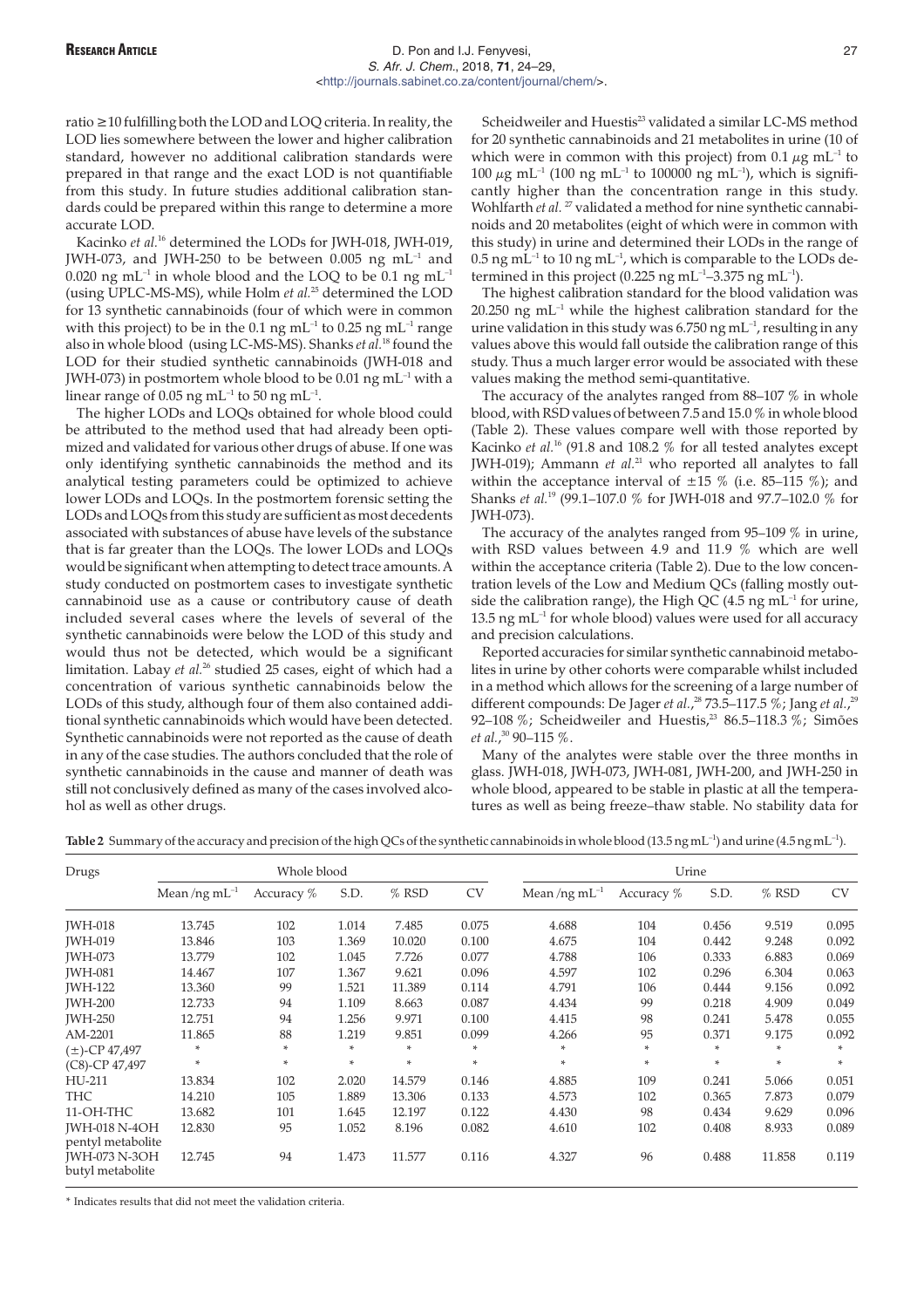CP 47,497, (C8)-CP 47,497, HU-211, and 11-OH-THC could be obtained as the concentrations were below the detection limits.

Kacinko *et al.*<sup>16</sup> analysed stability of several synthetic cannabinoids in whole blood in plastic containers with several common preservatives and concluded that the collection container did not affect stability at room temperature, refrigerated (approximately 3 °C) and frozen (approximately  $-10$  °C) up to 30 days; however, the stability of the compounds longer than that was not investigated. Amman *et al.*<sup>21</sup> investigated long-term stability in predominantly JWH-type synthetic cannabinoids, but only up to 42 days. They found all their studied compounds to be stable up to that point.

Storage of urine specimens (for 3 months) in glass at –20 °C was best for most of the compounds as higher recovery and lower standard deviations were observed. For the majority of the analytes, storage in plastic containers resulted in lower recoveries and exceptionally high standard deviations. Very high recoveries (i.e.  $> 100 \%$ ) in several of the samples could be due to factors such as matrix enhancement or unstable compounds in the spiking solution. Initially, the stability samples were prepared at the same time as the spiking solution. The spiking solution was stored frozen but was defrosted with each batch to prepare calibration standards and QC samples. Thus, the stability samples might have had a higher concentration of drug than the QCs and calibration standards. This might suggest a need to prepare a fresh spiking solution so as to eliminate stability challenges. Whilst several studies were undertaken on urine, very few have addressed stability. Three groups did not study stability at all.<sup>28,30,31</sup> Two groups<sup>23,27</sup> only investigated stability over 3 days. Only Jang *et al.*<sup>29</sup> investigated stability over 30 days (and reported good stabilities, 96–106 %, for JWH-018 and JWH-073 metabolites).

## **3.2. Application to Postmortem Forensic Cases**

The postmortem forensic samples included 126 whole blood and 85 urine samples obtained over a 5-month period, from July 2014 to December 2014. Table 3 provides a summary of the demographic information of the sample population.

An extensive literature search resulted in only one other study conducted on postmortem cases, and no studies involving synthetic cannabinoids in a South African setting. Shanks *et al.*<sup>19</sup> analysed 45 postmortem blood cases and found either JWH-018, JWH-073, or both in 18 of the cases. Ammann *et al.*<sup>21</sup> validated their method in both antemortem and postmortem blood samples but did not apply their method to actual samples.

Analysing postmortem specimens provides numerous challenges since there are many factors that can influence the concentrations of substances of abuse in a decedent. Among these are postmortem interval (i.e. the time that has elapsed since a person has died), the condition of the body, very little knowledge on *in vivo* stability of these drugs, as well as postmortem redistribution. In South Africa, bodies can be stored for several days in suboptimal storage conditions, where these factors play an even larger role.

# **4. Conclusion**

This study aimed to assess how easily the newer synthetic cannabinoids could be integrated into existing analytical screening methods. The method for urine specimens currently used by the Laboratory of the National Horseracing Authority of Southern Africa, and a whole blood method identified from literature were found to be suitable for majority of the analytes. Both these methods are examples of commonly used methods with common solvents and techniques, allowing for their

**Table 3** Postmortem cases summary – Demographic information.

| Category        | Sub-category                  | Urine<br>% distribution<br>$/n = 85$ | Blood<br>% distribution<br>$/n = 126$ |
|-----------------|-------------------------------|--------------------------------------|---------------------------------------|
| Age group       | $15 - 24$                     | 15                                   | 15                                    |
| (years)         | $25 - 34$                     | 39                                   | 42                                    |
|                 | 35-44                         | 32                                   | 28                                    |
|                 | $45 - 54$                     | $\overline{4}$                       | 6                                     |
|                 | $55+$                         | $\overline{4}$                       | 3                                     |
|                 | Unknown                       | 7                                    | 6                                     |
| Racial affinity | <b>Black</b>                  | 85                                   | 83                                    |
|                 | White                         | 11                                   | 11                                    |
|                 | Asian                         | 1                                    | 2                                     |
|                 | Coloured                      | $\overline{4}$                       | $\overline{4}$                        |
| Sex             | Male                          | 92                                   | 86                                    |
|                 | Female                        | 8                                    | 14                                    |
| Circumstance    | Assault                       | 2                                    | 2                                     |
| of death        | Fall from Height              | 8                                    | 6                                     |
|                 | <b>GSW</b>                    | 28                                   | 25                                    |
|                 | Hanging                       | 7                                    | 13                                    |
|                 | MVA/MBA/Train                 | 12                                   | 9                                     |
|                 | Overdose/Poisoning            | $\overline{2}$                       | $\overline{2}$                        |
|                 | Other                         | $\overline{4}$                       | 6                                     |
|                 | <b>PVA</b>                    | 11                                   | 10                                    |
|                 | Stabbed                       | 16                                   | 17                                    |
|                 | Strangulation/<br>Suffocation | 2                                    | $\overline{2}$                        |
|                 | Unknown                       | 7                                    | 10                                    |

 $GSW = Gunshot$  wound;  $MBA = Motorbike$  accident;  $MVA = Motorist$  vehicle accident; PVA = Pedestrian vehicle accident; others include burns electrocution, and gassing.

potentially easy implementation into local forensic laboratories.

Overall, the majority of the studied synthetic cannabinoids exhibited excellent linearity ( $R^2 \ge 0.990$ ), as well as good LODs and LOQs, i.e. 0.225 ng  $mL^{-1}$  and 3.375 ng  $mL^{-1}$  for urine, and  $0.675$  ng mL<sup>-1</sup> and 3.375 ng mL<sup>-1</sup> for whole blood, respectively.

The methods were not successfully validated for  $(\pm)$ -CP 47,497 and (C8)-CP 47,497 as ionization efficiency and stability issues were encountered. Future work on urine samples could also be extended to the evaluation of other synthetic cannabinoid metabolites, as this study focused mainly on the parent components and only two metabolites were analysed. Further optimization of negative mode parameters may also improve the signal intensity and provide better results.

The use of LLE extraction is ideal for the South African environment as it is easy to perform, large numbers can be processed simultaneously, and it requires minimal equipment and apparatus (basic glassware is sufficient).

The validation data indicated that the adaptation of existing routine screening methods to include several synthetic cannabinoids was mostly successful. This method provides a sensitive as well as selective way of screening for JWH-018, JWH-019, JWH-073, JWH-081, JWH-122, JWH-200, JWH-250, AM-2201, HU-211, THC, 11-OH-THC, JWH-018 N-4OH pentyl metabolite, and JWH-073 N-3OH butyl metabolite in urine and whole blood.

From the results obtained the scope of research should be widened to include groups such as drug rehabilitation centres and seized drugs to obtain a more accurate representation of the